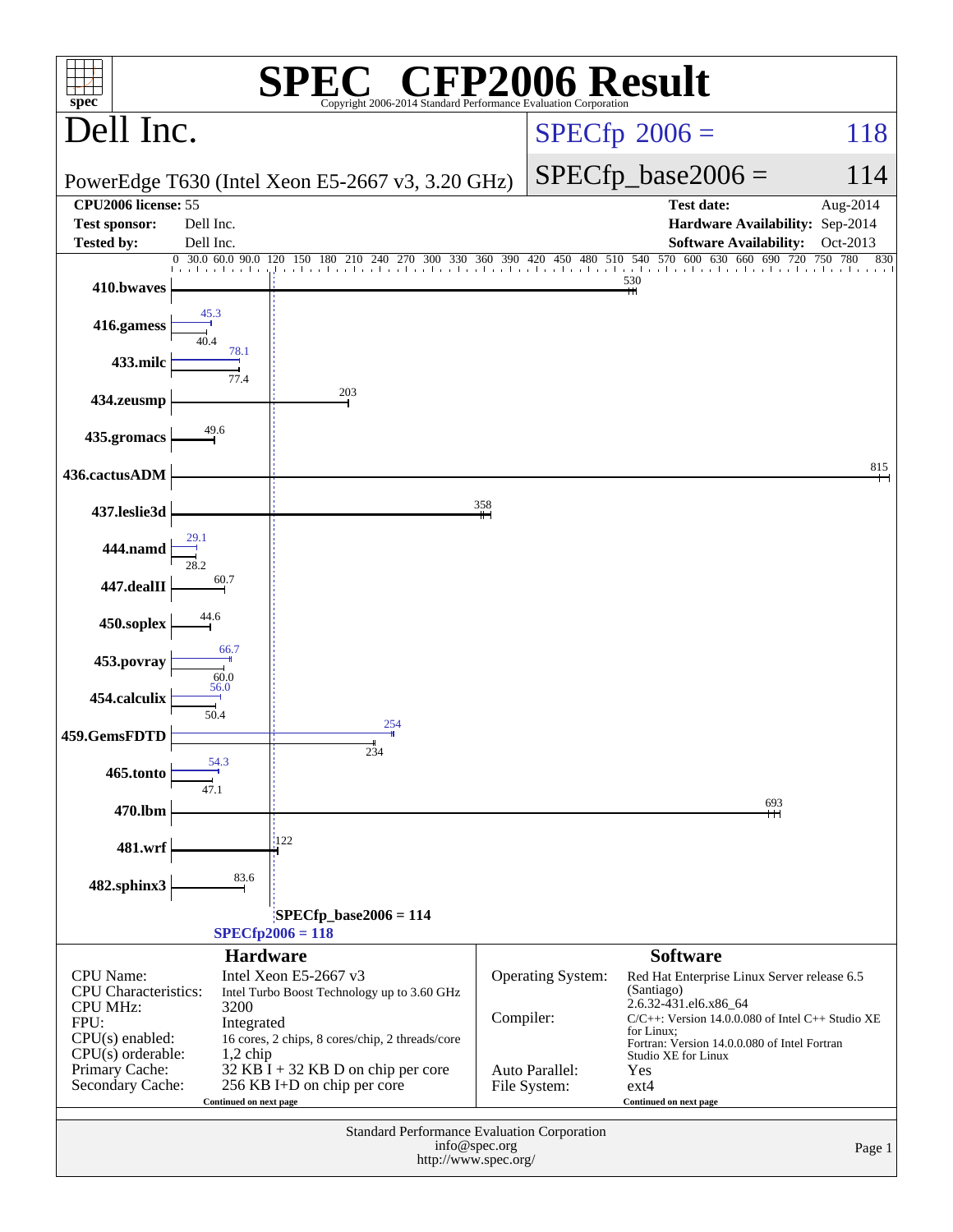

# **[SPEC CFP2006 Result](http://www.spec.org/auto/cpu2006/Docs/result-fields.html#SPECCFP2006Result)**

# Dell Inc.

## $SPECfp2006 = 118$  $SPECfp2006 = 118$

PowerEdge T630 (Intel Xeon E5-2667 v3, 3.20 GHz)

 $SPECfp\_base2006 = 114$ 

| <b>CPU2006 license: 55</b>                                                 |                                                                                                                          |                                                                                    | <b>Test date:</b>                                          | Aug- $2014$ |
|----------------------------------------------------------------------------|--------------------------------------------------------------------------------------------------------------------------|------------------------------------------------------------------------------------|------------------------------------------------------------|-------------|
| <b>Test sponsor:</b>                                                       | Dell Inc.                                                                                                                |                                                                                    | Hardware Availability: Sep-2014                            |             |
| <b>Tested by:</b>                                                          | Dell Inc.                                                                                                                |                                                                                    | <b>Software Availability:</b>                              | Oct-2013    |
| L3 Cache:<br>Other Cache:<br>Memory:<br>Disk Subsystem:<br>Other Hardware: | $20 \text{ MB I+D}$ on chip per chip<br>None<br>256 GB (16 x 16 GB 2Rx4 PC4-2133P-R)<br>1 x 300 GB 15000 RPM SAS<br>None | <b>System State:</b><br><b>Base Pointers:</b><br>Peak Pointers:<br>Other Software: | Run level 3 (multi-user)<br>64-bit<br>$32/64$ -bit<br>None |             |

| <b>Results Table</b>                                                                                     |                |              |                |       |                |              |                |              |                |              |                |              |
|----------------------------------------------------------------------------------------------------------|----------------|--------------|----------------|-------|----------------|--------------|----------------|--------------|----------------|--------------|----------------|--------------|
|                                                                                                          | <b>Base</b>    |              |                |       |                | <b>Peak</b>  |                |              |                |              |                |              |
| <b>Benchmark</b>                                                                                         | <b>Seconds</b> | <b>Ratio</b> | <b>Seconds</b> | Ratio | <b>Seconds</b> | <b>Ratio</b> | <b>Seconds</b> | <b>Ratio</b> | <b>Seconds</b> | <b>Ratio</b> | <b>Seconds</b> | <b>Ratio</b> |
| 410.bwayes                                                                                               | 25.4           | 535          | 25.8           | 526   | 25.6           | 530          | 25.4           | 535          | 25.8           | 526          | 25.6           | 530          |
| 416.gamess                                                                                               | 485            | 40.4         | 485            | 40.3  | 485            | 40.4         | 432            | 45.3         | 432            | 45.3         | 432            | 45.3         |
| $433$ .milc                                                                                              | 118            | 77.5         | 119            | 77.3  | 119            | 77.4         | 118            | 78.0         | 118            | 78.1         | 117            | 78.3         |
| 434.zeusmp                                                                                               | 44.6           | 204          | 44.8           | 203   | 44.8           | 203          | 44.6           | 204          | 44.8           | 203          | 44.8           | 203          |
| 435.gromacs                                                                                              | 144            | 49.6         | 146            | 48.9  | 144            | 49.7         | 144            | 49.6         | 146            | 48.9         | 144            | 49.7         |
| 436.cactusADM                                                                                            | 14.7           | 814          | 14.7           | 815   | 14.5           | 826          | 14.7           | 814          | 14.7           | 815          | 14.5           | 826          |
| 437.leslie3d                                                                                             | 26.4           | 356          | 25.6           | 367   | 26.2           | 358          | 26.4           | 356          | 25.6           | 367          | 26.2           | <u>358</u>   |
| 444.namd                                                                                                 | 284            | 28.2         | 284            | 28.2  | 285            | 28.2         | 275            | 29.1         | 275            | 29.1         | 275            | 29.1         |
| 447.dealII                                                                                               | 189            | 60.7         | 188            | 60.7  | 188            | 60.7         | 189            | 60.7         | 188            | 60.7         | 188            | 60.7         |
| 450.soplex                                                                                               | 188            | 44.2         | 187            | 44.6  | 187            | 44.7         | 188            | 44.2         | 187            | 44.6         | 187            | 44.7         |
| 453.povray                                                                                               | 88.7           | 60.0         | 88.7           | 60.0  | 88.6           | 60.0         | 77.3           | 68.8         | 79.8           | 66.7         | 80.2           | 66.3         |
| 454.calculix                                                                                             | 163            | 50.5         | 164            | 50.4  | 164            | 50.4         | 147            | 56.0         | 147            | 56.0         | 148            | 55.9         |
| 459.GemsFDTD                                                                                             | 45.4           | 234          | 45.8           | 232   | 45.4           | 234          | 41.9           | 253          | 41.7           | 254          | 41.5           | 256          |
| 465.tonto                                                                                                | 209            | 47.0         | 209            | 47.1  | 209            | 47.1         | 181            | 54.3         | 183            | 53.8         | 181            | 54.3         |
| 470.1bm                                                                                                  | 19.8           | 693          | 20.0           | 686   | 19.6           | 700          | 19.8           | 693          | 20.0           | 686          | 19.6           | 700          |
| 481.wrf                                                                                                  | 91.8           | 122          | 91.2           | 122   | 92.0           | 121          | 91.8           | 122          | 91.2           | 122          | 92.0           | 121          |
| $482$ .sphinx $3$                                                                                        | 233            | 83.7         | 233            | 83.6  | 233            | 83.5         | 233            | 83.7         | 233            | 83.6         | 233            | 83.5         |
| Results appear in the order in which they were run. Bold underlined text indicates a median measurement. |                |              |                |       |                |              |                |              |                |              |                |              |

### **[Operating System Notes](http://www.spec.org/auto/cpu2006/Docs/result-fields.html#OperatingSystemNotes)**

Stack size set to unlimited using "ulimit -s unlimited"

### **[Platform Notes](http://www.spec.org/auto/cpu2006/Docs/result-fields.html#PlatformNotes)**

 BIOS settings: Snoop Mode set to Home Snoop Virtualization Technology disabled Execute Disable disabled System Profile set to Custom C1E enabled C States enabled Memory Patrol Scrub set to disabled Sysinfo program /root/cpu2006-1.2/config/sysinfo.rev6818 \$Rev: 6818 \$ \$Date:: 2012-07-17 #\$ e86d102572650a6e4d596a3cee98f191 Continued on next page

> Standard Performance Evaluation Corporation [info@spec.org](mailto:info@spec.org) <http://www.spec.org/>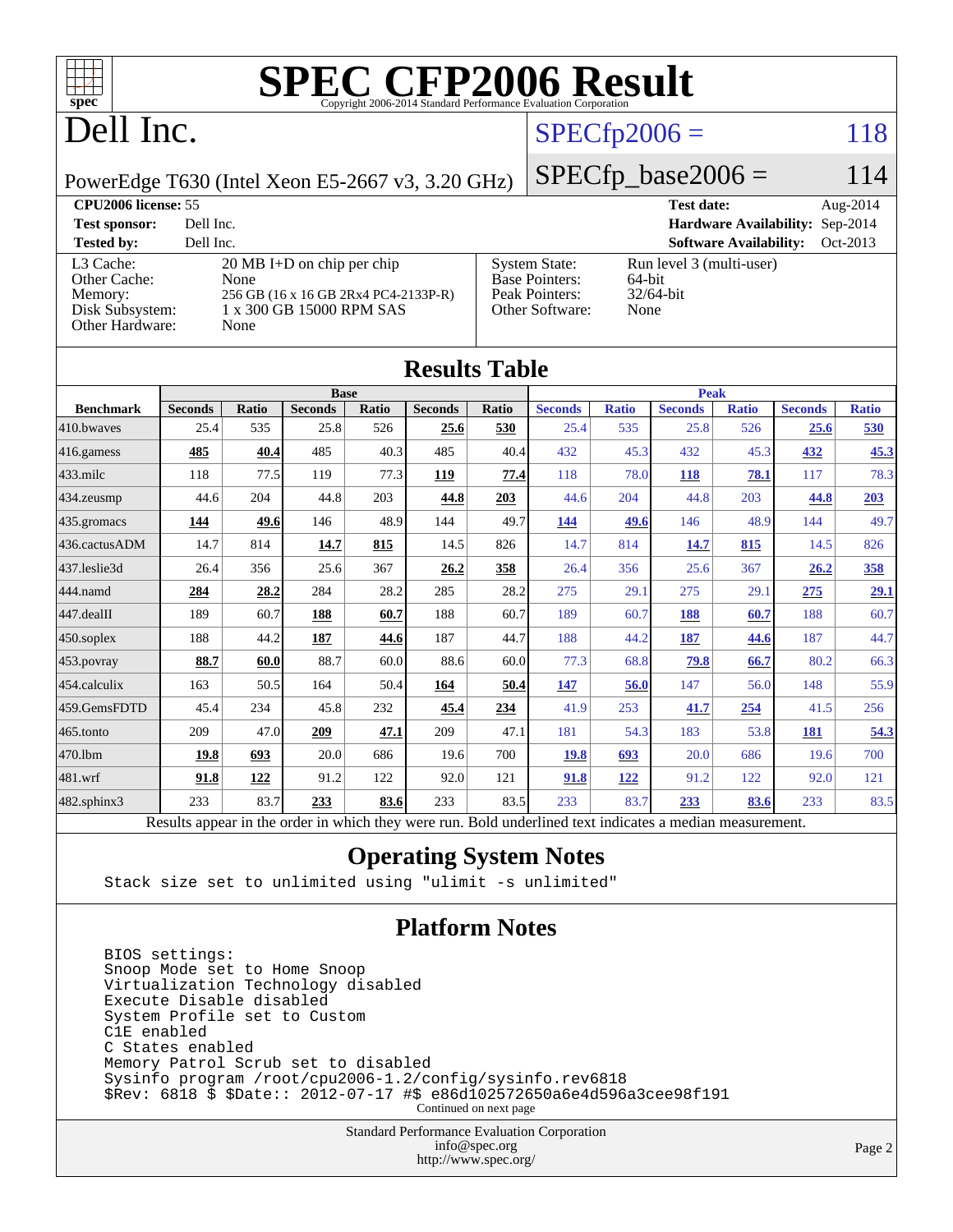| <b>SPEC CFP2006 Result</b><br>spec <sup>®</sup>                                                                                                                                                                                                                                                                                                                                                                                   | Copyright 2006-2014 Standard Performance Evaluation Corporation                             |                      |                                                                                                |          |
|-----------------------------------------------------------------------------------------------------------------------------------------------------------------------------------------------------------------------------------------------------------------------------------------------------------------------------------------------------------------------------------------------------------------------------------|---------------------------------------------------------------------------------------------|----------------------|------------------------------------------------------------------------------------------------|----------|
| Dell Inc.                                                                                                                                                                                                                                                                                                                                                                                                                         |                                                                                             | $SPECfp2006 =$       |                                                                                                | 118      |
| PowerEdge T630 (Intel Xeon E5-2667 v3, 3.20 GHz)                                                                                                                                                                                                                                                                                                                                                                                  |                                                                                             | $SPECfp\_base2006 =$ |                                                                                                | 114      |
| CPU2006 license: 55<br><b>Test sponsor:</b><br>Dell Inc.<br><b>Tested by:</b><br>Dell Inc.                                                                                                                                                                                                                                                                                                                                        |                                                                                             |                      | <b>Test date:</b><br>Hardware Availability: Sep-2014<br><b>Software Availability:</b> Oct-2013 | Aug-2014 |
|                                                                                                                                                                                                                                                                                                                                                                                                                                   | <b>Platform Notes (Continued)</b>                                                           |                      |                                                                                                |          |
| running on localhost.localdomain Mon Aug 11 16:50:04 2014                                                                                                                                                                                                                                                                                                                                                                         |                                                                                             |                      |                                                                                                |          |
| This section contains SUT (System Under Test) info as seen by<br>some common utilities. To remove or add to this section, see:<br>http://www.spec.org/cpu2006/Docs/config.html#sysinfo                                                                                                                                                                                                                                            |                                                                                             |                      |                                                                                                |          |
| From /proc/cpuinfo<br>model name: $Intel(R)$ Xeon(R) CPU E5-2667 v3 @ 3.20GHz<br>2 "physical id"s (chips)<br>32 "processors"<br>cores, siblings (Caution: counting these is hw and system dependent.<br>following excerpts from /proc/cpuinfo might not be reliable. Use with<br>caution.)<br>cpu cores : 8<br>siblings : 16<br>physical 0: cores 0 1 2 3 4 5 6 7<br>physical 1: cores 0 1 2 3 4 5 6 7<br>cache size $: 20480$ KB |                                                                                             |                      | The                                                                                            |          |
| From /proc/meminfo<br>264568596 kB<br>MemTotal:<br>HugePages_Total:<br>$\Omega$<br>Hugepagesize:<br>2048 kB<br>/usr/bin/lsb release -d<br>Red Hat Enterprise Linux Server release 6.5 (Santiago)                                                                                                                                                                                                                                  |                                                                                             |                      |                                                                                                |          |
| From /etc/*release* /etc/*version*<br>redhat-release: Red Hat Enterprise Linux Server release 6.5 (Santiago)<br>system-release: Red Hat Enterprise Linux Server release 6.5 (Santiago)<br>system-release-cpe: cpe:/o:redhat:enterprise_linux:6server:ga:server                                                                                                                                                                    |                                                                                             |                      |                                                                                                |          |
| uname $-a$ :<br>Linux localhost.localdomain 2.6.32-431.el6.x86_64 #1 SMP Sun Nov 10 22:19:54<br>EST 2013 x86_64 x86_64 x86_64 GNU/Linux                                                                                                                                                                                                                                                                                           |                                                                                             |                      |                                                                                                |          |
| run-level 5 Aug 11 14:28                                                                                                                                                                                                                                                                                                                                                                                                          |                                                                                             |                      |                                                                                                |          |
| SPEC is set to: /root/cpu2006-1.2<br>Filesystem<br>Type Size Used Avail Use% Mounted on<br>/dev/sda2<br>$ext4$ 222G                                                                                                                                                                                                                                                                                                               | 14G 197G                                                                                    | $7\%$ /              |                                                                                                |          |
| Additional information from dmidecode:<br>BIOS Dell Inc. 1.0.0 08/08/2014<br>Memory:<br>2x 00AD00B300AD HMA42GR7MFR4N-TFTD 16 GB 2133 MHz 2 rank<br>9x 00AD063200AD HMA42GR7MFR4N-TFT1 16 GB 2133 MHz 2 rank<br>5x 00CE00B300CE M393A2G40DB0-CPB 16 GB 2133 MHz 2 rank<br>8x Not Specified Not Specified                                                                                                                          |                                                                                             |                      |                                                                                                |          |
| (End of data from sysinfo program)                                                                                                                                                                                                                                                                                                                                                                                                |                                                                                             |                      |                                                                                                |          |
|                                                                                                                                                                                                                                                                                                                                                                                                                                   | <b>Standard Performance Evaluation Corporation</b><br>info@spec.org<br>http://www.spec.org/ |                      |                                                                                                | Page 3   |

<http://www.spec.org/>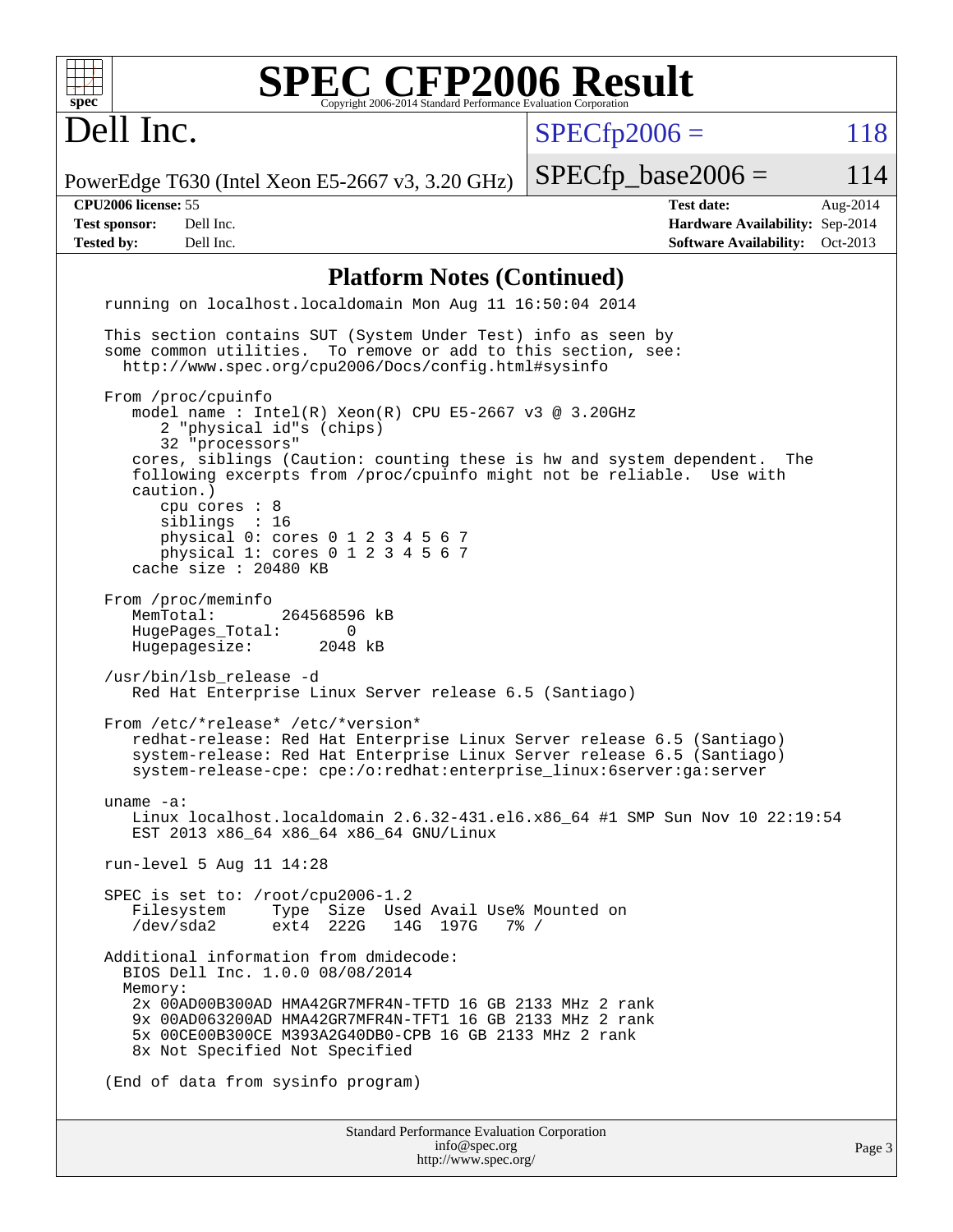| $spec^*$                                                         |                                                                                                                                                                                                                                                                                                                                                                                                                                                                | <b>SPEC CFP2006 Result</b><br>Copyright 2006-2014 Standard Performance Evaluation Corporation                                                                                    |                |                                                                                              |                      |
|------------------------------------------------------------------|----------------------------------------------------------------------------------------------------------------------------------------------------------------------------------------------------------------------------------------------------------------------------------------------------------------------------------------------------------------------------------------------------------------------------------------------------------------|----------------------------------------------------------------------------------------------------------------------------------------------------------------------------------|----------------|----------------------------------------------------------------------------------------------|----------------------|
| Dell Inc.                                                        |                                                                                                                                                                                                                                                                                                                                                                                                                                                                |                                                                                                                                                                                  | $SPECfp2006 =$ |                                                                                              | 118                  |
|                                                                  | PowerEdge T630 (Intel Xeon E5-2667 v3, 3.20 GHz)                                                                                                                                                                                                                                                                                                                                                                                                               |                                                                                                                                                                                  |                | $SPECfp\_base2006 =$                                                                         | 114                  |
| CPU2006 license: 55<br><b>Test sponsor:</b><br><b>Tested by:</b> | Dell Inc.<br>Dell Inc.                                                                                                                                                                                                                                                                                                                                                                                                                                         |                                                                                                                                                                                  |                | <b>Test date:</b><br>Hardware Availability: Sep-2014<br><b>Software Availability:</b>        | Aug-2014<br>Oct-2013 |
|                                                                  |                                                                                                                                                                                                                                                                                                                                                                                                                                                                | <b>General Notes</b>                                                                                                                                                             |                |                                                                                              |                      |
| OMP_NUM_THREADS = "16"                                           | $KMP_A$ FFINITY = "granularity=fine, compact, 1, 0"                                                                                                                                                                                                                                                                                                                                                                                                            | Environment variables set by runspec before the start of the run:                                                                                                                |                | LD_LIBRARY_PATH = "/root/cpu2006-1.2/libs/32:/root/cpu2006-1.2/libs/64:/root/cpu2006-1.2/sh" |                      |
| echo 1>                                                          | memory using RedHat EL 6.4<br>Transparent Huge Pages enabled with:<br>Filesystem page cache cleared with:<br>/proc/sys/vm/drop_caches<br>numactl --interleave=all runspec <etc></etc>                                                                                                                                                                                                                                                                          | Binaries compiled on a system with 1x Core i7-860 CPU + 8GB<br>echo always > /sys/kernel/mm/redhat_transparent_hugepage/enabled<br>runspec command invoked through numactl i.e.: |                |                                                                                              |                      |
| C benchmarks:                                                    |                                                                                                                                                                                                                                                                                                                                                                                                                                                                | <b>Base Compiler Invocation</b>                                                                                                                                                  |                |                                                                                              |                      |
| icc<br>$C_{++}$ benchmarks:                                      | $-m64$                                                                                                                                                                                                                                                                                                                                                                                                                                                         |                                                                                                                                                                                  |                |                                                                                              |                      |
| icpc -m64                                                        |                                                                                                                                                                                                                                                                                                                                                                                                                                                                |                                                                                                                                                                                  |                |                                                                                              |                      |
| Fortran benchmarks:<br>$ifort -m64$                              |                                                                                                                                                                                                                                                                                                                                                                                                                                                                |                                                                                                                                                                                  |                |                                                                                              |                      |
| icc                                                              | Benchmarks using both Fortran and C:<br>$-m64$ ifort $-m64$                                                                                                                                                                                                                                                                                                                                                                                                    |                                                                                                                                                                                  |                |                                                                                              |                      |
|                                                                  |                                                                                                                                                                                                                                                                                                                                                                                                                                                                | <b>Base Portability Flags</b>                                                                                                                                                    |                |                                                                                              |                      |
|                                                                  | 410.bwaves: -DSPEC_CPU_LP64<br>416.gamess: - DSPEC CPU LP64<br>433.milc: -DSPEC CPU LP64<br>434.zeusmp: - DSPEC CPU LP64<br>435.gromacs: - DSPEC CPU LP64 - nofor main<br>436.cactusADM: -DSPEC_CPU_LP64 -nofor_main<br>437.leslie3d: -DSPEC_CPU_LP64<br>444.namd: - DSPEC CPU LP64<br>447.dealII: -DSPEC_CPU_LP64<br>450.soplex: -DSPEC CPU LP64<br>453.povray: -DSPEC_CPU_LP64<br>454.calculix: -DSPEC_CPU_LP64 -nofor_main<br>459.GemsFDTD: -DSPEC_CPU_LP64 |                                                                                                                                                                                  |                |                                                                                              |                      |
|                                                                  | 465.tonto: - DSPEC_CPU_LP64<br>470.1bm: -DSPEC_CPU_LP64<br>482.sphinx3: -DSPEC_CPU_LP64                                                                                                                                                                                                                                                                                                                                                                        | 481.wrf: -DSPEC_CPU_LP64 -DSPEC_CPU_CASE_FLAG -DSPEC_CPU_LINUX                                                                                                                   |                |                                                                                              |                      |
|                                                                  |                                                                                                                                                                                                                                                                                                                                                                                                                                                                | Standard Performance Evaluation Corporation<br>info@spec.org<br>http://www.spec.org/                                                                                             |                |                                                                                              | Page 4               |
|                                                                  |                                                                                                                                                                                                                                                                                                                                                                                                                                                                |                                                                                                                                                                                  |                |                                                                                              |                      |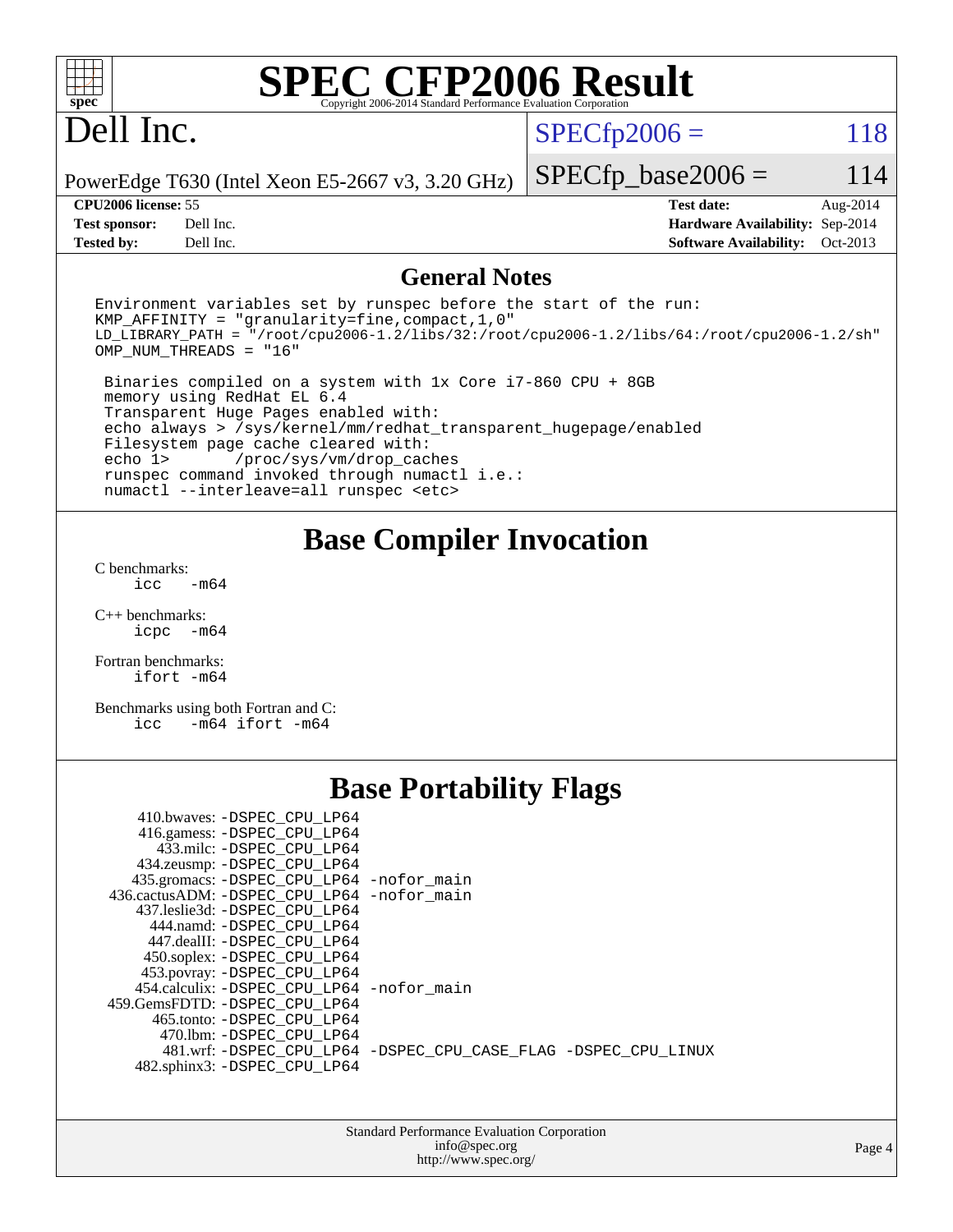| ٠ |  |  |  |  |  |
|---|--|--|--|--|--|

# **[SPEC CFP2006 Result](http://www.spec.org/auto/cpu2006/Docs/result-fields.html#SPECCFP2006Result)**

# Dell Inc.

 $SPECTp2006 = 118$ 

PowerEdge T630 (Intel Xeon E5-2667 v3, 3.20 GHz)

**[Tested by:](http://www.spec.org/auto/cpu2006/Docs/result-fields.html#Testedby)** Dell Inc. **[Software Availability:](http://www.spec.org/auto/cpu2006/Docs/result-fields.html#SoftwareAvailability)** Oct-2013

 $SPECfp\_base2006 = 114$ **[CPU2006 license:](http://www.spec.org/auto/cpu2006/Docs/result-fields.html#CPU2006license)** 55 **[Test date:](http://www.spec.org/auto/cpu2006/Docs/result-fields.html#Testdate)** Aug-2014 **[Test sponsor:](http://www.spec.org/auto/cpu2006/Docs/result-fields.html#Testsponsor)** Dell Inc. **[Hardware Availability:](http://www.spec.org/auto/cpu2006/Docs/result-fields.html#HardwareAvailability)** Sep-2014

# **[Base Optimization Flags](http://www.spec.org/auto/cpu2006/Docs/result-fields.html#BaseOptimizationFlags)**

[C benchmarks](http://www.spec.org/auto/cpu2006/Docs/result-fields.html#Cbenchmarks): [-xCORE-AVX2](http://www.spec.org/cpu2006/results/res2014q3/cpu2006-20140825-31018.flags.html#user_CCbase_f-xAVX2_5f5fc0cbe2c9f62c816d3e45806c70d7) [-ipo](http://www.spec.org/cpu2006/results/res2014q3/cpu2006-20140825-31018.flags.html#user_CCbase_f-ipo) [-O3](http://www.spec.org/cpu2006/results/res2014q3/cpu2006-20140825-31018.flags.html#user_CCbase_f-O3) [-no-prec-div](http://www.spec.org/cpu2006/results/res2014q3/cpu2006-20140825-31018.flags.html#user_CCbase_f-no-prec-div) [-parallel](http://www.spec.org/cpu2006/results/res2014q3/cpu2006-20140825-31018.flags.html#user_CCbase_f-parallel) [-opt-prefetch](http://www.spec.org/cpu2006/results/res2014q3/cpu2006-20140825-31018.flags.html#user_CCbase_f-opt-prefetch) [-ansi-alias](http://www.spec.org/cpu2006/results/res2014q3/cpu2006-20140825-31018.flags.html#user_CCbase_f-ansi-alias)

[C++ benchmarks:](http://www.spec.org/auto/cpu2006/Docs/result-fields.html#CXXbenchmarks) [-xCORE-AVX2](http://www.spec.org/cpu2006/results/res2014q3/cpu2006-20140825-31018.flags.html#user_CXXbase_f-xAVX2_5f5fc0cbe2c9f62c816d3e45806c70d7) [-ipo](http://www.spec.org/cpu2006/results/res2014q3/cpu2006-20140825-31018.flags.html#user_CXXbase_f-ipo) [-O3](http://www.spec.org/cpu2006/results/res2014q3/cpu2006-20140825-31018.flags.html#user_CXXbase_f-O3) [-no-prec-div](http://www.spec.org/cpu2006/results/res2014q3/cpu2006-20140825-31018.flags.html#user_CXXbase_f-no-prec-div) [-opt-prefetch](http://www.spec.org/cpu2006/results/res2014q3/cpu2006-20140825-31018.flags.html#user_CXXbase_f-opt-prefetch) [-ansi-alias](http://www.spec.org/cpu2006/results/res2014q3/cpu2006-20140825-31018.flags.html#user_CXXbase_f-ansi-alias)

[Fortran benchmarks](http://www.spec.org/auto/cpu2006/Docs/result-fields.html#Fortranbenchmarks): [-xCORE-AVX2](http://www.spec.org/cpu2006/results/res2014q3/cpu2006-20140825-31018.flags.html#user_FCbase_f-xAVX2_5f5fc0cbe2c9f62c816d3e45806c70d7) [-ipo](http://www.spec.org/cpu2006/results/res2014q3/cpu2006-20140825-31018.flags.html#user_FCbase_f-ipo) [-O3](http://www.spec.org/cpu2006/results/res2014q3/cpu2006-20140825-31018.flags.html#user_FCbase_f-O3) [-no-prec-div](http://www.spec.org/cpu2006/results/res2014q3/cpu2006-20140825-31018.flags.html#user_FCbase_f-no-prec-div) [-parallel](http://www.spec.org/cpu2006/results/res2014q3/cpu2006-20140825-31018.flags.html#user_FCbase_f-parallel) [-opt-prefetch](http://www.spec.org/cpu2006/results/res2014q3/cpu2006-20140825-31018.flags.html#user_FCbase_f-opt-prefetch)

[Benchmarks using both Fortran and C](http://www.spec.org/auto/cpu2006/Docs/result-fields.html#BenchmarksusingbothFortranandC): [-xCORE-AVX2](http://www.spec.org/cpu2006/results/res2014q3/cpu2006-20140825-31018.flags.html#user_CC_FCbase_f-xAVX2_5f5fc0cbe2c9f62c816d3e45806c70d7) [-ipo](http://www.spec.org/cpu2006/results/res2014q3/cpu2006-20140825-31018.flags.html#user_CC_FCbase_f-ipo) [-O3](http://www.spec.org/cpu2006/results/res2014q3/cpu2006-20140825-31018.flags.html#user_CC_FCbase_f-O3) [-no-prec-div](http://www.spec.org/cpu2006/results/res2014q3/cpu2006-20140825-31018.flags.html#user_CC_FCbase_f-no-prec-div) [-parallel](http://www.spec.org/cpu2006/results/res2014q3/cpu2006-20140825-31018.flags.html#user_CC_FCbase_f-parallel) [-opt-prefetch](http://www.spec.org/cpu2006/results/res2014q3/cpu2006-20140825-31018.flags.html#user_CC_FCbase_f-opt-prefetch)

[-ansi-alias](http://www.spec.org/cpu2006/results/res2014q3/cpu2006-20140825-31018.flags.html#user_CC_FCbase_f-ansi-alias)

## **[Peak Compiler Invocation](http://www.spec.org/auto/cpu2006/Docs/result-fields.html#PeakCompilerInvocation)**

[C benchmarks](http://www.spec.org/auto/cpu2006/Docs/result-fields.html#Cbenchmarks):  $\text{icc}$  -m64

[C++ benchmarks:](http://www.spec.org/auto/cpu2006/Docs/result-fields.html#CXXbenchmarks) [icpc -m64](http://www.spec.org/cpu2006/results/res2014q3/cpu2006-20140825-31018.flags.html#user_CXXpeak_intel_icpc_64bit_bedb90c1146cab66620883ef4f41a67e)

[Fortran benchmarks](http://www.spec.org/auto/cpu2006/Docs/result-fields.html#Fortranbenchmarks): [ifort -m64](http://www.spec.org/cpu2006/results/res2014q3/cpu2006-20140825-31018.flags.html#user_FCpeak_intel_ifort_64bit_ee9d0fb25645d0210d97eb0527dcc06e)

[Benchmarks using both Fortran and C](http://www.spec.org/auto/cpu2006/Docs/result-fields.html#BenchmarksusingbothFortranandC): [icc -m64](http://www.spec.org/cpu2006/results/res2014q3/cpu2006-20140825-31018.flags.html#user_CC_FCpeak_intel_icc_64bit_0b7121f5ab7cfabee23d88897260401c) [ifort -m64](http://www.spec.org/cpu2006/results/res2014q3/cpu2006-20140825-31018.flags.html#user_CC_FCpeak_intel_ifort_64bit_ee9d0fb25645d0210d97eb0527dcc06e)

## **[Peak Portability Flags](http://www.spec.org/auto/cpu2006/Docs/result-fields.html#PeakPortabilityFlags)**

Same as Base Portability Flags

## **[Peak Optimization Flags](http://www.spec.org/auto/cpu2006/Docs/result-fields.html#PeakOptimizationFlags)**

[C benchmarks](http://www.spec.org/auto/cpu2006/Docs/result-fields.html#Cbenchmarks):

 433.milc: [-xCORE-AVX2](http://www.spec.org/cpu2006/results/res2014q3/cpu2006-20140825-31018.flags.html#user_peakPASS2_CFLAGSPASS2_LDFLAGS433_milc_f-xAVX2_5f5fc0cbe2c9f62c816d3e45806c70d7)(pass 2) [-prof-gen](http://www.spec.org/cpu2006/results/res2014q3/cpu2006-20140825-31018.flags.html#user_peakPASS1_CFLAGSPASS1_LDFLAGS433_milc_prof_gen_e43856698f6ca7b7e442dfd80e94a8fc)(pass 1) [-ipo](http://www.spec.org/cpu2006/results/res2014q3/cpu2006-20140825-31018.flags.html#user_peakPASS2_CFLAGSPASS2_LDFLAGS433_milc_f-ipo)(pass 2) [-O3](http://www.spec.org/cpu2006/results/res2014q3/cpu2006-20140825-31018.flags.html#user_peakPASS2_CFLAGSPASS2_LDFLAGS433_milc_f-O3)(pass 2) [-no-prec-div](http://www.spec.org/cpu2006/results/res2014q3/cpu2006-20140825-31018.flags.html#user_peakPASS2_CFLAGSPASS2_LDFLAGS433_milc_f-no-prec-div)(pass 2) [-prof-use](http://www.spec.org/cpu2006/results/res2014q3/cpu2006-20140825-31018.flags.html#user_peakPASS2_CFLAGSPASS2_LDFLAGS433_milc_prof_use_bccf7792157ff70d64e32fe3e1250b55)(pass 2) [-auto-ilp32](http://www.spec.org/cpu2006/results/res2014q3/cpu2006-20140825-31018.flags.html#user_peakCOPTIMIZE433_milc_f-auto-ilp32) [-ansi-alias](http://www.spec.org/cpu2006/results/res2014q3/cpu2006-20140825-31018.flags.html#user_peakCOPTIMIZE433_milc_f-ansi-alias)

 $470.$ lbm: basepeak = yes

 $482$ .sphinx $3$ : basepeak = yes

Continued on next page

Standard Performance Evaluation Corporation [info@spec.org](mailto:info@spec.org) <http://www.spec.org/>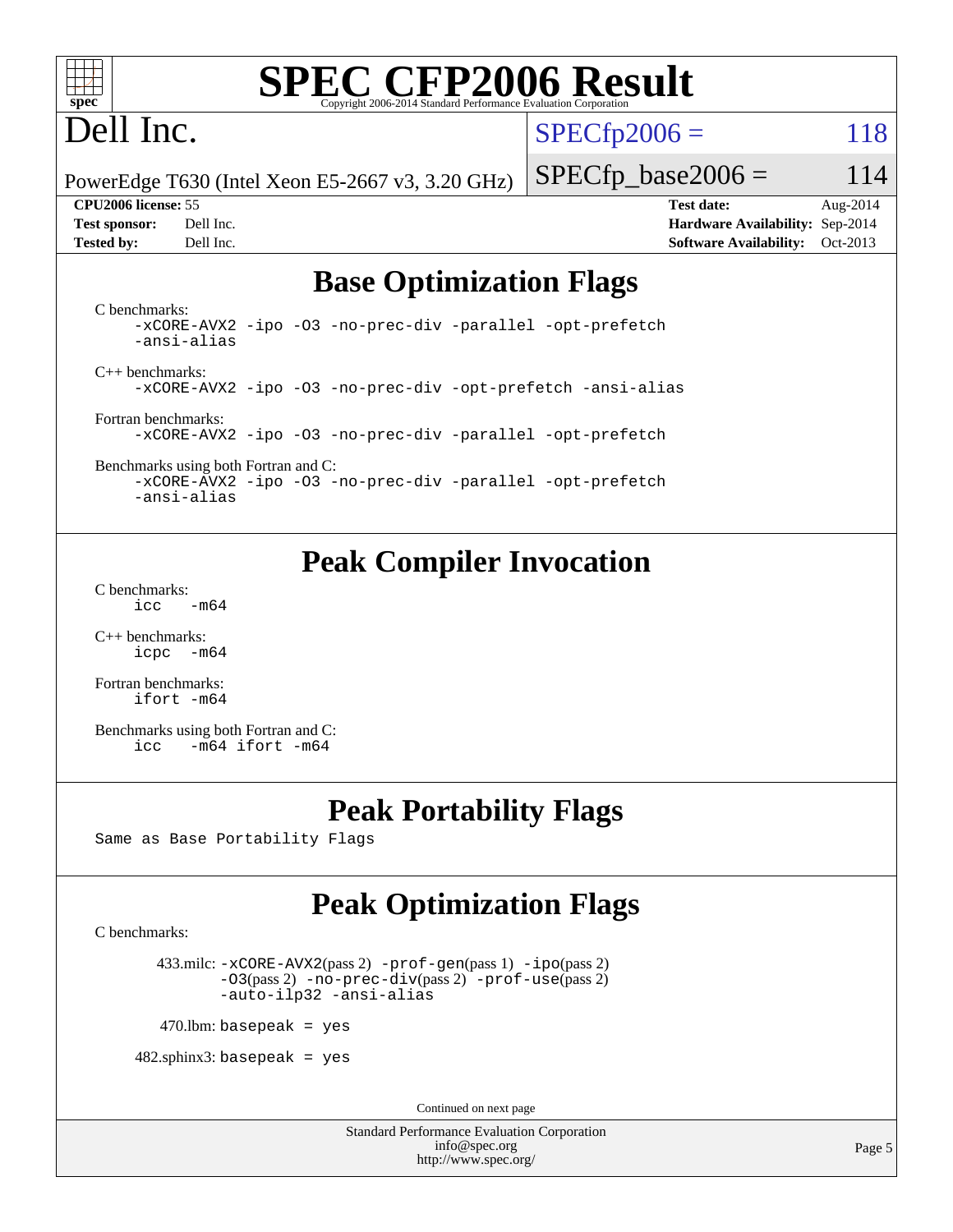# **[SPEC CFP2006 Result](http://www.spec.org/auto/cpu2006/Docs/result-fields.html#SPECCFP2006Result)**

Dell Inc.

 $SPECfp2006 = 118$  $SPECfp2006 = 118$ 

PowerEdge T630 (Intel Xeon E5-2667 v3, 3.20 GHz)

 $SPECTp\_base2006 = 114$ 

[C++ benchmarks:](http://www.spec.org/auto/cpu2006/Docs/result-fields.html#CXXbenchmarks)

**[CPU2006 license:](http://www.spec.org/auto/cpu2006/Docs/result-fields.html#CPU2006license)** 55 **[Test date:](http://www.spec.org/auto/cpu2006/Docs/result-fields.html#Testdate)** Aug-2014 **[Test sponsor:](http://www.spec.org/auto/cpu2006/Docs/result-fields.html#Testsponsor)** Dell Inc. **[Hardware Availability:](http://www.spec.org/auto/cpu2006/Docs/result-fields.html#HardwareAvailability)** Sep-2014 **[Tested by:](http://www.spec.org/auto/cpu2006/Docs/result-fields.html#Testedby)** Dell Inc. **[Software Availability:](http://www.spec.org/auto/cpu2006/Docs/result-fields.html#SoftwareAvailability)** Oct-2013

# **[Peak Optimization Flags \(Continued\)](http://www.spec.org/auto/cpu2006/Docs/result-fields.html#PeakOptimizationFlags)**

```
 444.namd: -xCORE-AVX2(pass 2) -prof-gen(pass 1) -ipo(pass 2)
         -O3(pass 2) -no-prec-div(pass 2) -prof-use(pass 2)
         -fno-alias -auto-ilp32
 447.dealII: basepeak = yes
450.soplex: basepeak = yes
```
 453.povray: [-xCORE-AVX2](http://www.spec.org/cpu2006/results/res2014q3/cpu2006-20140825-31018.flags.html#user_peakPASS2_CXXFLAGSPASS2_LDFLAGS453_povray_f-xAVX2_5f5fc0cbe2c9f62c816d3e45806c70d7)(pass 2) [-prof-gen](http://www.spec.org/cpu2006/results/res2014q3/cpu2006-20140825-31018.flags.html#user_peakPASS1_CXXFLAGSPASS1_LDFLAGS453_povray_prof_gen_e43856698f6ca7b7e442dfd80e94a8fc)(pass 1) [-ipo](http://www.spec.org/cpu2006/results/res2014q3/cpu2006-20140825-31018.flags.html#user_peakPASS2_CXXFLAGSPASS2_LDFLAGS453_povray_f-ipo)(pass 2) [-O3](http://www.spec.org/cpu2006/results/res2014q3/cpu2006-20140825-31018.flags.html#user_peakPASS2_CXXFLAGSPASS2_LDFLAGS453_povray_f-O3)(pass 2) [-no-prec-div](http://www.spec.org/cpu2006/results/res2014q3/cpu2006-20140825-31018.flags.html#user_peakPASS2_CXXFLAGSPASS2_LDFLAGS453_povray_f-no-prec-div)(pass 2) [-prof-use](http://www.spec.org/cpu2006/results/res2014q3/cpu2006-20140825-31018.flags.html#user_peakPASS2_CXXFLAGSPASS2_LDFLAGS453_povray_prof_use_bccf7792157ff70d64e32fe3e1250b55)(pass 2) [-unroll4](http://www.spec.org/cpu2006/results/res2014q3/cpu2006-20140825-31018.flags.html#user_peakCXXOPTIMIZE453_povray_f-unroll_4e5e4ed65b7fd20bdcd365bec371b81f) [-ansi-alias](http://www.spec.org/cpu2006/results/res2014q3/cpu2006-20140825-31018.flags.html#user_peakCXXOPTIMIZE453_povray_f-ansi-alias)

[Fortran benchmarks](http://www.spec.org/auto/cpu2006/Docs/result-fields.html#Fortranbenchmarks):

 $410.bwaves: basepeak = yes$ 

```
 416.gamess: -xCORE-AVX2(pass 2) -prof-gen(pass 1) -ipo(pass 2)
          -O3(pass 2) -no-prec-div(pass 2) -prof-use(pass 2) -unroll2
          -inline-level=0 -scalar-rep-
```
434.zeusmp: basepeak = yes

437.leslie3d: basepeak = yes

 459.GemsFDTD: [-xCORE-AVX2](http://www.spec.org/cpu2006/results/res2014q3/cpu2006-20140825-31018.flags.html#user_peakPASS2_FFLAGSPASS2_LDFLAGS459_GemsFDTD_f-xAVX2_5f5fc0cbe2c9f62c816d3e45806c70d7)(pass 2) [-prof-gen](http://www.spec.org/cpu2006/results/res2014q3/cpu2006-20140825-31018.flags.html#user_peakPASS1_FFLAGSPASS1_LDFLAGS459_GemsFDTD_prof_gen_e43856698f6ca7b7e442dfd80e94a8fc)(pass 1) [-ipo](http://www.spec.org/cpu2006/results/res2014q3/cpu2006-20140825-31018.flags.html#user_peakPASS2_FFLAGSPASS2_LDFLAGS459_GemsFDTD_f-ipo)(pass 2) [-O3](http://www.spec.org/cpu2006/results/res2014q3/cpu2006-20140825-31018.flags.html#user_peakPASS2_FFLAGSPASS2_LDFLAGS459_GemsFDTD_f-O3)(pass 2) [-no-prec-div](http://www.spec.org/cpu2006/results/res2014q3/cpu2006-20140825-31018.flags.html#user_peakPASS2_FFLAGSPASS2_LDFLAGS459_GemsFDTD_f-no-prec-div)(pass 2) [-prof-use](http://www.spec.org/cpu2006/results/res2014q3/cpu2006-20140825-31018.flags.html#user_peakPASS2_FFLAGSPASS2_LDFLAGS459_GemsFDTD_prof_use_bccf7792157ff70d64e32fe3e1250b55)(pass 2) [-unroll2](http://www.spec.org/cpu2006/results/res2014q3/cpu2006-20140825-31018.flags.html#user_peakOPTIMIZE459_GemsFDTD_f-unroll_784dae83bebfb236979b41d2422d7ec2) [-inline-level=0](http://www.spec.org/cpu2006/results/res2014q3/cpu2006-20140825-31018.flags.html#user_peakOPTIMIZE459_GemsFDTD_f-inline-level_318d07a09274ad25e8d15dbfaa68ba50) [-opt-prefetch](http://www.spec.org/cpu2006/results/res2014q3/cpu2006-20140825-31018.flags.html#user_peakOPTIMIZE459_GemsFDTD_f-opt-prefetch) [-parallel](http://www.spec.org/cpu2006/results/res2014q3/cpu2006-20140825-31018.flags.html#user_peakOPTIMIZE459_GemsFDTD_f-parallel)

 465.tonto: [-xCORE-AVX2](http://www.spec.org/cpu2006/results/res2014q3/cpu2006-20140825-31018.flags.html#user_peakPASS2_FFLAGSPASS2_LDFLAGS465_tonto_f-xAVX2_5f5fc0cbe2c9f62c816d3e45806c70d7)(pass 2) [-prof-gen](http://www.spec.org/cpu2006/results/res2014q3/cpu2006-20140825-31018.flags.html#user_peakPASS1_FFLAGSPASS1_LDFLAGS465_tonto_prof_gen_e43856698f6ca7b7e442dfd80e94a8fc)(pass 1) [-ipo](http://www.spec.org/cpu2006/results/res2014q3/cpu2006-20140825-31018.flags.html#user_peakPASS2_FFLAGSPASS2_LDFLAGS465_tonto_f-ipo)(pass 2) [-O3](http://www.spec.org/cpu2006/results/res2014q3/cpu2006-20140825-31018.flags.html#user_peakPASS2_FFLAGSPASS2_LDFLAGS465_tonto_f-O3)(pass 2) [-no-prec-div](http://www.spec.org/cpu2006/results/res2014q3/cpu2006-20140825-31018.flags.html#user_peakPASS2_FFLAGSPASS2_LDFLAGS465_tonto_f-no-prec-div)(pass 2) [-prof-use](http://www.spec.org/cpu2006/results/res2014q3/cpu2006-20140825-31018.flags.html#user_peakPASS2_FFLAGSPASS2_LDFLAGS465_tonto_prof_use_bccf7792157ff70d64e32fe3e1250b55)(pass 2) [-inline-calloc](http://www.spec.org/cpu2006/results/res2014q3/cpu2006-20140825-31018.flags.html#user_peakOPTIMIZE465_tonto_f-inline-calloc) [-opt-malloc-options=3](http://www.spec.org/cpu2006/results/res2014q3/cpu2006-20140825-31018.flags.html#user_peakOPTIMIZE465_tonto_f-opt-malloc-options_13ab9b803cf986b4ee62f0a5998c2238) [-auto](http://www.spec.org/cpu2006/results/res2014q3/cpu2006-20140825-31018.flags.html#user_peakOPTIMIZE465_tonto_f-auto) [-unroll4](http://www.spec.org/cpu2006/results/res2014q3/cpu2006-20140825-31018.flags.html#user_peakOPTIMIZE465_tonto_f-unroll_4e5e4ed65b7fd20bdcd365bec371b81f)

[Benchmarks using both Fortran and C](http://www.spec.org/auto/cpu2006/Docs/result-fields.html#BenchmarksusingbothFortranandC):

 435.gromacs: basepeak = yes  $436.cactusADM: basepeak = yes$  454.calculix: [-xCORE-AVX2](http://www.spec.org/cpu2006/results/res2014q3/cpu2006-20140825-31018.flags.html#user_peakOPTIMIZE454_calculix_f-xAVX2_5f5fc0cbe2c9f62c816d3e45806c70d7) [-ipo](http://www.spec.org/cpu2006/results/res2014q3/cpu2006-20140825-31018.flags.html#user_peakOPTIMIZE454_calculix_f-ipo) [-O3](http://www.spec.org/cpu2006/results/res2014q3/cpu2006-20140825-31018.flags.html#user_peakOPTIMIZE454_calculix_f-O3) [-no-prec-div](http://www.spec.org/cpu2006/results/res2014q3/cpu2006-20140825-31018.flags.html#user_peakOPTIMIZE454_calculix_f-no-prec-div) [-auto-ilp32](http://www.spec.org/cpu2006/results/res2014q3/cpu2006-20140825-31018.flags.html#user_peakCOPTIMIZE454_calculix_f-auto-ilp32) [-ansi-alias](http://www.spec.org/cpu2006/results/res2014q3/cpu2006-20140825-31018.flags.html#user_peakCOPTIMIZE454_calculix_f-ansi-alias)  $481.$ wrf: basepeak = yes

```
The flags files that were used to format this result can be browsed at
http://www.spec.org/cpu2006/flags/Intel-ic14.0-official-linux64-revC.html
http://www.spec.org/cpu2006/flags/Dell-Platform-Settings-V1.2-revD.html
```